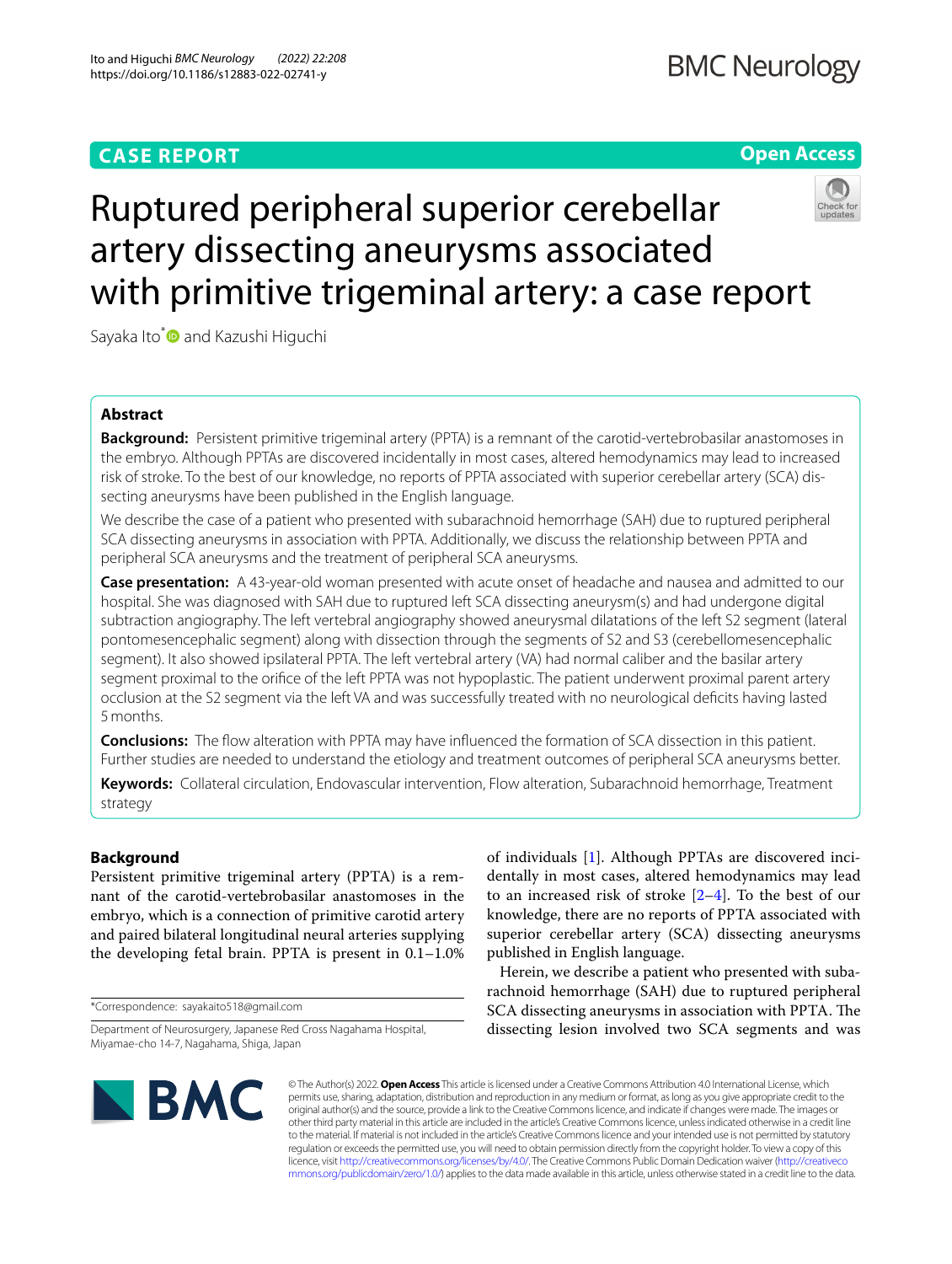<span id="page-1-0"></span>**Table 1** Nomenclature for SCA segments

| $\varsigma_1$ | Anterior pontomesencephalic segment |
|---------------|-------------------------------------|
| S2            | Lateral pontomesencephalic segment  |
| 53            | Cerebellomesencephalic segment      |
| $\varsigma_4$ | Cortical segment                    |
|               |                                     |

treated with endovascular embolization of the proximal parent vessel and ruptured aneurysms.

Our literature review identifed only three similar cases [[5,](#page-4-3) [6](#page-4-4)]. Our report emphasizes the significance of recognizing this rare condition. In addition, we discuss the relationship between PPTA and peripheral SCA aneurysms as well as the treatment of peripheral SCA aneurysms. In this report, we used the nomenclature for SCA segments suggested by Rodriguez-Hernandez [\[7](#page-4-5)] (Table [1](#page-1-0)).

#### **Case presentation**

A 43-year-old woman with no signifcant medical history was brought to our hospital by ambulance because of acute onset of headache and nausea. On admission, she complained of severe headache without any other neurological deficits. Her brain CT/CT angiography revealed SAH (Fig. [1](#page-1-1)) and left SCA dissection with aneurysms. She was diagnosed with Hunt & Kosnik grade 2 SAH due to ruptured left SCA dissecting aneurysm(s). Subsequently, she underwent digital subtraction angiography under general anesthesia for further evaluation and definitive treatment. The left vertebral angiography (VAG) showed apparent aneurysmal dilatations of the left S2 along with dissection through the S2 and S3 segments. The S2 segment was extremely tortuous with two aneurysms. Although the rupture point is usually located on the aneurysms, it could not be identified. The dissection involved the entire S2 segment and rostral trunk of S3 segment. The left vermian branch and caudal trunk of the S3 segment were intact. The left VAG showed ipsilateral PPTA with to-and-fro blood flow pattern between the basilar artery (BA) and left internal carotid artery  $(ICA)$ . The left PPTA joined the BA proximal to the orifces of bilateral SCAs and distal to the orifces of bilateral anterior inferior cerebellar arteries (AICAs) (Fig. [2](#page-2-0)ac). The left vertebral artery (VA) had a normal caliber, whereas the right VA was hypoplastic. The BA segment proximal to the orifce of the left PPTA was not hypoplastic. The left P1 was not identified on any angiography. The left ICA angiography (ICAG) showed the ipsilateral anterior cerebral artery and middle cerebral artery as well as the ipsilateral PPTA supplying the BA distal and proximal to the orifice (Fig. [2d](#page-2-0), e). The left posterior communicating artery supplied blood to the left posterior



<span id="page-1-1"></span>cerebral artery (PCA) distal to P1. The right PCA was visualized by the left VAG and bilateral ICAGs. Based on the aforementioned fndings, the left S2 aneurysms were considered to be accessible via the left VA during endovascular intervention. The balloon test occlusion covering the orifces of bilateral SCAs showed good collateral crossfow to the healthy left S4 and vermian branch from the left AICA and posterior inferior cerebellar artery (PICA). The distal part of the dissection was located at S3, which was not the rupture point, and was inaccessible because of the proximal extreme tortuosity at S2. The planned strategy was proximal parent artery occlusion (PAO) at S2, including occlusion of ruptured aneurysms, without bypass. The left SCA was cannulated with an Excelsior SL-10 microcatheter (Stryker Neurovascular, Tokyo, Japan) over a manually curved Traxcess (Micro Vention, CA, U.S.A.). The microcatheter was advanced beyond the distal aneurysm. Nine metallic coils were sequentially deployed in a distal-to-proximal order. At the end of the procedure, the proximal left SCA was patent and the SCA distal to S1 showed complete obliteration on angiography from BA distal to AICA. The left VAG showed that the retrograde arterial flow of the left vermian branch and rostral and caudal trunks of S4 were supplied by the left AICA and PICA without visualization of the dissecting  $S2$  $S2$  and  $S3$  (Fig. 2f). There were no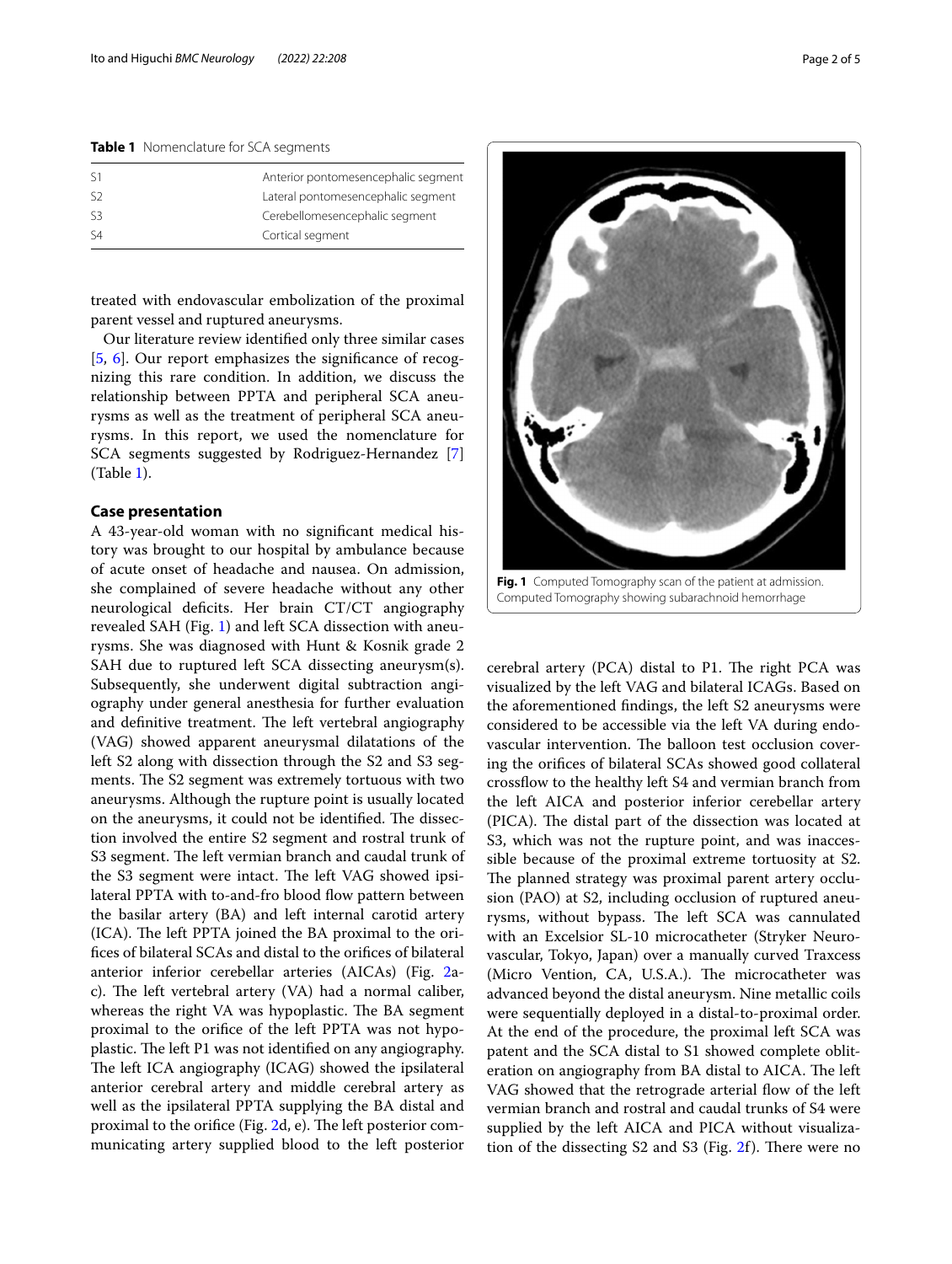

<span id="page-2-0"></span>perioperative complications. Magnetic resonance imaging/angiography revealed no infarctions. Her hospital course was good. She was discharged home at the 21st day of hospitalization with modifed Rankin Scale of 0. At the 4-month follow-up, a diagnostic angiogram revealed complete obliteration of the dissected portion of the SCA and signifcant collateral crossfow to SCA distal to the dissected portion. There was no rebleeding or recanalization of the dissected vessel at 5months.

The left vertebral angiography (VAG) before the treatment showing ipsilateral persistent primitive trigeminal artery (PPTA) (1 in a and b), basilar artery (BA) (2 in a and b), aneurysmal dilatations of the left S2 segment (3 in a and b), and right posterior cerebral artery (PCA) (5 in a and b). The dissection involving the entire  $S2$  segment and the rostral trunk of the S3 segment of superior cerebellar artery (SCA) with the left vermian branch and caudal trunk of the S3 segment intact (c). The left PPTA joining the BA proximal to the orifces of bilateral SCAs and distal to the orifces of bilateral anterior inferior cerebellar arteries. The left vertebral artery had a normal caliber. The BA segment proximal to the orifice of the left PPTA was not hypoplastic.

The left ICA angiography showing ipsilateral PPTA (1 in d and e), BA (2 in d and e), aneurysmal dilatations of the left S2 segment (3 in d and e), left posterior communicating artery (4 in e), and left right PCA (5 in d and e).

The PPTA supplying the BA distal and proximal to the orifce.

The left VAG after the treatment showing the retrograde arterial fow of the left vermian branch and rostral and caudal trunks of S4 being supplied by the left AICA and PICA without visualization of the dissecting S2 and S3 (f).

## **Discussion and conclusions**

#### **Relationship between PPTA and peripheral SCA aneurysm**

PPTA is one of the remnant arteries of the carotid–vertebrobasilar anastomoses in the embryo  $[1, 4]$  $[1, 4]$  $[1, 4]$  $[1, 4]$ . The blood is supplied from the ICA to the primitive vertebrobasilar systems [[8](#page-4-6)]. PPTA was frst described in a cadaveric brain by Richard Quinn in 1844 and was angiographically reported in alive patients by David Sutton in 1950. Thereafter, with the development of neuroimaging modalities and accumulation of cadaveric studies, the incidence of PPTA was elucidated to be 0.1–1.0% [[1\]](#page-4-0). Persistent carotid–vertebrobasilar anastomoses are usually subclinical [\[1](#page-4-0), [4\]](#page-4-2).

PPTAs have been found incidentally with other brain lesions, including ruptured or unruptured aneurysms [\[1](#page-4-0), [8\]](#page-4-6), carotid-cavernous fstula [\[9](#page-4-7)], ischemic stroke [\[1](#page-4-0), [10–](#page-4-8) [12\]](#page-4-9), arteriovenous malformation [[1,](#page-4-0) [13](#page-4-10)], cavernous mal-formation [\[1](#page-4-0)], moyamoya disease  $[1, 3]$  $[1, 3]$  $[1, 3]$  $[1, 3]$ , and brain tumors [[1\]](#page-4-0). PPTA-related symptoms occur due to the irritation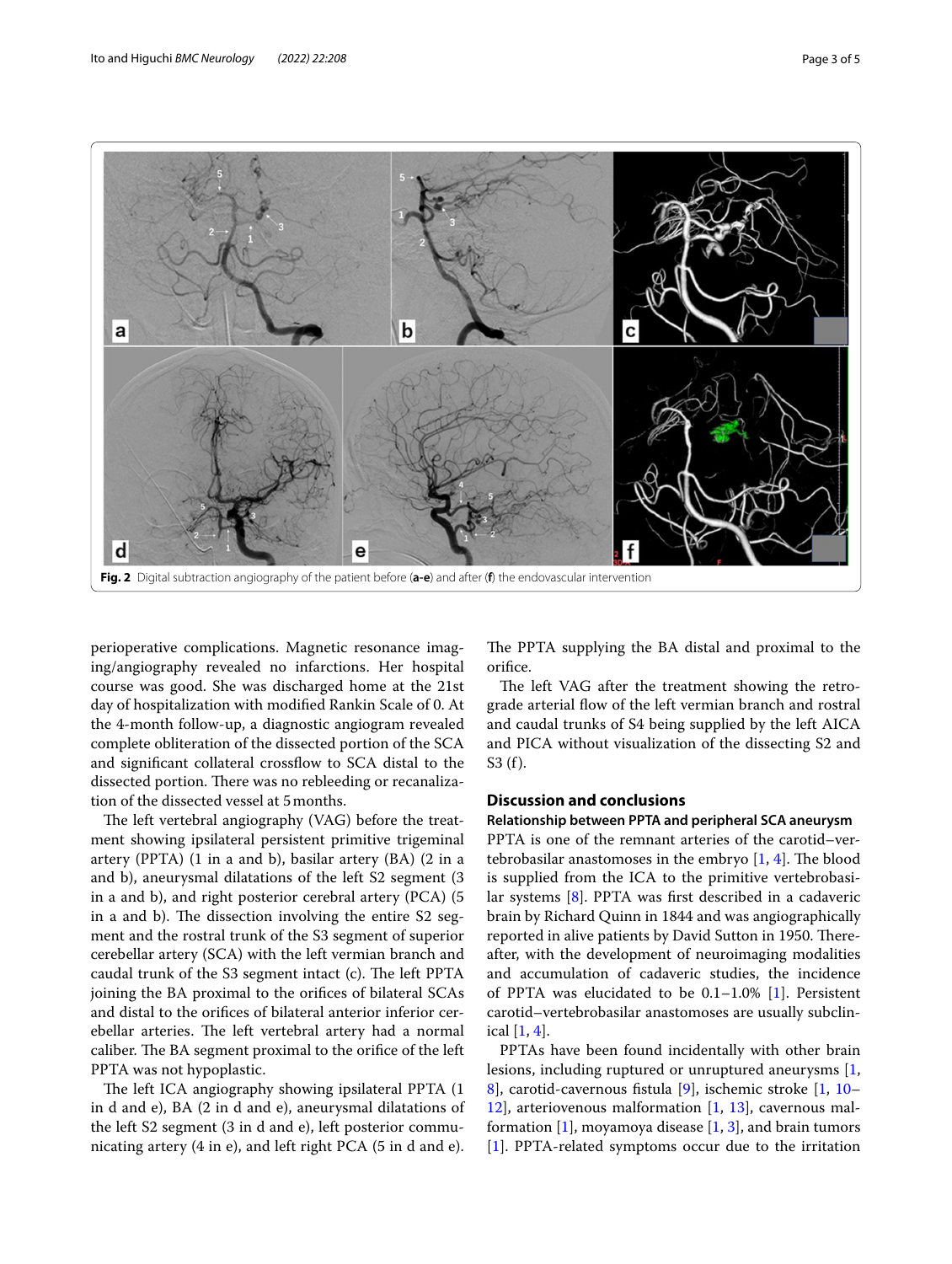of cranial nerves III-VI because of compression of the outer wall of the cavernous sinus [[1\]](#page-4-0).

We thoroughly searched major electronic databases for studies on PPTA and SCA aneurysms. The present case is the frst in the published English literature related to PPTA associated with peripheral SCA aneurysm(s).

In our case, the PPTA showed Saltzman combined type  $1+2$ , in which the ipsilateral side was type 2 and contralateral side was type  $1$  [[14\]](#page-4-12). The anastomosis supplied the bilateral SCA as well as contralateral PCA. The BA proximal to the insertion of the PPTA was not hypoplastic and the left VA was dominant, through which bilateral SCAs received as much blood supply as from PPTA. Based on the findings above, flow alteration due to PPTA may have affected the flow dynamic stress to the left SCA as well as upper BA, right SCA, and right PCA. The stress may have been one of the triggers of SCA dissection. In such a situation, other afected vessels must be carefully observed.

#### **Treatment of ruptured peripheral SCA aneurysm**

SCA aneurysms account for 1–5% of all intracranial aneurysms [[15\]](#page-4-13). In general, the SCA aneurysms can be divided into two types: BA-SCA junction aneurysms and peripheral SCA aneurysms (i.e., aneurysms other than those located at the BA-SCA junction). Peripheral SCA aneurysms are distinct from the other SCA aneurysms because of their anatomic location and higher incidence of fusiform or dissecting morphology, which complicates their treatment  $[16]$  $[16]$ . Although some studies have reported good results of microsurgery for the management of SCA aneurysms [[15\]](#page-4-13), endovascular treatment is widely performed because it is less invasive and as safe as microsurgery, especially for peripheral SCA aneurysms [[6,](#page-4-4) [16](#page-4-14), [17\]](#page-4-15).

There is good collateral circulation among the SCAs, AICAs, and PICAs through the vermian arcade, paramendian branches and perforators of the basilar artery, which prevent infarction after occlusion [[18\]](#page-4-16). However, SCA occlusion produces a distinctive clinical picture due to infarction of the cerebellum, dentate nucleus, superior cerebellar peduncle, and long sensory pathways in the tegmentum of the rostral pons [\[19](#page-4-17)]. Although ischemic stroke is a potential complication of SCA occlusion, collateral blood fow may limit ischemic infarction and the outcome is usually good [\[2](#page-4-1)]. Nevertheless, the treatment-related complications depend on the occluded SCA segment. The definitive treatment of peripheral SCA aneurysms is controversial  $[6, 16]$  $[6, 16]$  $[6, 16]$  $[6, 16]$ , which is probably because the disease is rare and the lesions vary in terms of location, length, and involvement of branches/ perforators.

Our patient had a dissecting artery at the left S2 and S3 segments. SCA dissection involving two or more segments is extremely rare. A thorough review of the published English literature revealed only three reported cases, which were treated by endovascular intervention [[5,](#page-4-3) [6](#page-4-4)].

Alurkar et al. reported a case of ruptured S2 to S4 dissection treated with PAO at S2 and S3, followed by a good outcome without any recurrence or rebleeding. The authors stated that minimally invasive endovascular PAO may be a good treatment option for these aneurysms because SCA occlusion is well tolerated in the presence of good collaterals [[5\]](#page-4-3).

Ascanio et al. reported two cases of ruptured dissecting SCA aneurysms, including a case of S1 and S2 dissection, and a case of S2 and S3 dissection. The lesions were successfully occluded at the distal part of the dissection to spare S1 without rebleeding. In the latter case, the dissection extended to the S1 and S4 segments of the SCA at the 2-month follow-up. The authors concluded that although PAO at the distal part of the dissecting section may be reliable for preventing acute rebleeding, longterm observation was required [[6](#page-4-4)].

Our case involved dissection at the left S2 and S3 segments with aneurysm rupture at S2. We treated our patient with PAO at S2 after confrming the retrograde crossfow. Fortunately, the lesion was not at S1, from which the perforators to the midbrain arise; therefore, the risk of brainstem infarction was not very high. However, extension of the dissection proximal and distal to the treated site may occur, as described previously. Therefore, long term observation is required for our patient with PPTA-derived altered flow in SCAs and PCA.

We reported a case of ruptured peripheral S2 and S3 dissecting aneurysm associated with PPTA, which was treated with PAO. This was the first case with PPTA and associated SCA dissecting aneurysm. The flow alteration with PPTA may have infuenced the formation of SCA dissection in our patient. The determination of the optimal treatment strategy for peripheral SCA aneurysm is difficult because it is a rare entity with a variety of lesions. Further studies are needed to better understand the etiology and treatment outcomes of peripheral SCA aneurysms.

#### **Abbreviations**

PPTA: Persistent primitive trigeminal artery; SCA: Superior cerebellar artery; SAH: Subarachnoid hemorrhage; VAG: Vertebral angiography; BA: Basilar artery; ICA: Internal carotid artery; AICA: Anterior inferior cerebellar arteries; VA: Vertebral artery; ICAG: ICA angiography; PCA: Posterior cerebral artery; PICA: Posterior inferior cerebellar artery; PAO: Proximal parent artery occlusion.

#### **Acknowledgements**

We would like to thank NAI (www.nai.co.jp) and Editage (www.editage.com) for English language editing.